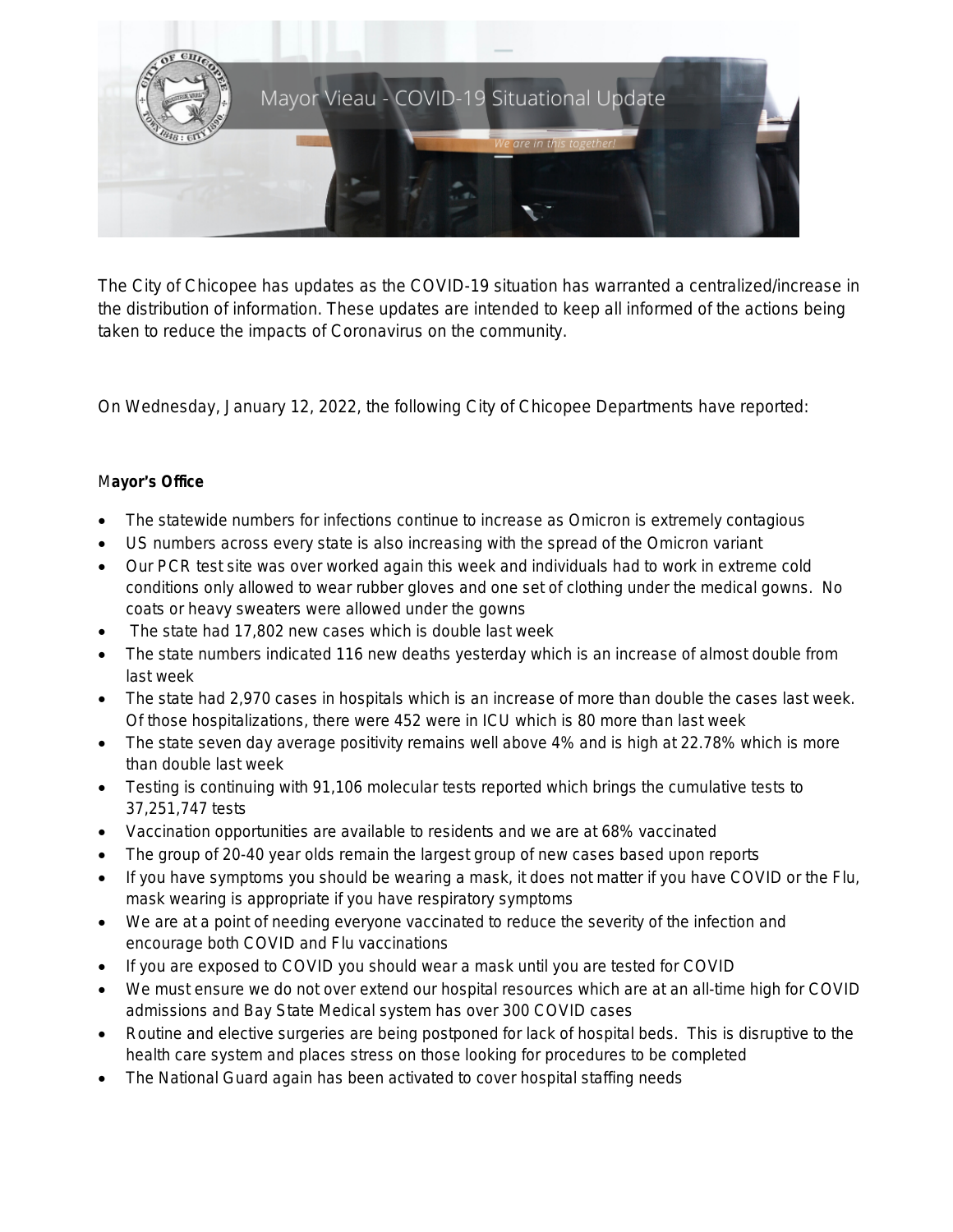- The Governor has announced the purchase of 25 million at home tests but is targeting the schools for distribution. We have not been notified if Chicopee will receive any tests
- Chicopee has over 72 employees out with COVID related conditions since January and some have returned

### **Health**

- City Case Counts
	- o There are 643 open cases which is up more than 80 cases since last week
	- o There are 32 deaths
	- o 141 N/A
	- o 7,478 recovered
	- o A total of 8,211 cases to date
	- o Today's cases will probably add another 60 cases to our total
- We are averaging 50 cases a day
- We continue to encourage vaccines
- The Massachusetts Health Department has indicated that the N-95 masks are safest for working environments. The cloth masks are not that effective and the surgical masks are only effective for about an hour. The N-95 are recommended for long term use
- If a person is wearing an N-95 or KN-95 mask in an occupational setting the mask must be fitted properly
- We have an adequate supply of KN-95 and N-95 masks
- A nurse will be starting on Tuesday to help the Health Department and City with cases and requirements

### **Police Department**

- We continue services and patrols with eight officers out and have 14 returned
- We are working the test site which is active and stressful based upon demand
- The Police overtime account is running low on funding due to the number of officers out
- We have four officers who are members of the National Guard, but none have been activated to date

## **Fire Department**

- Status quo on services with ten firefighters out on COVID leave
- The Fire Department will continue to have personnel at the Council on Aging site
- The Fire Department has lost two firefighters to the National Guard call out and no others have received orders yet

### **Emergency Management**

- Status quo on staffing
- They will continue at the testing site as needed

### **Safety**

- Status quo on staffing
- There were 341 tests administered on Monday and 150 tested positive for COVID which is a 44% positivity rate
- We continue with the call outs but may send everyone an e-mail to speed up the notification. There would be a call out to all positives in addition to the e-mail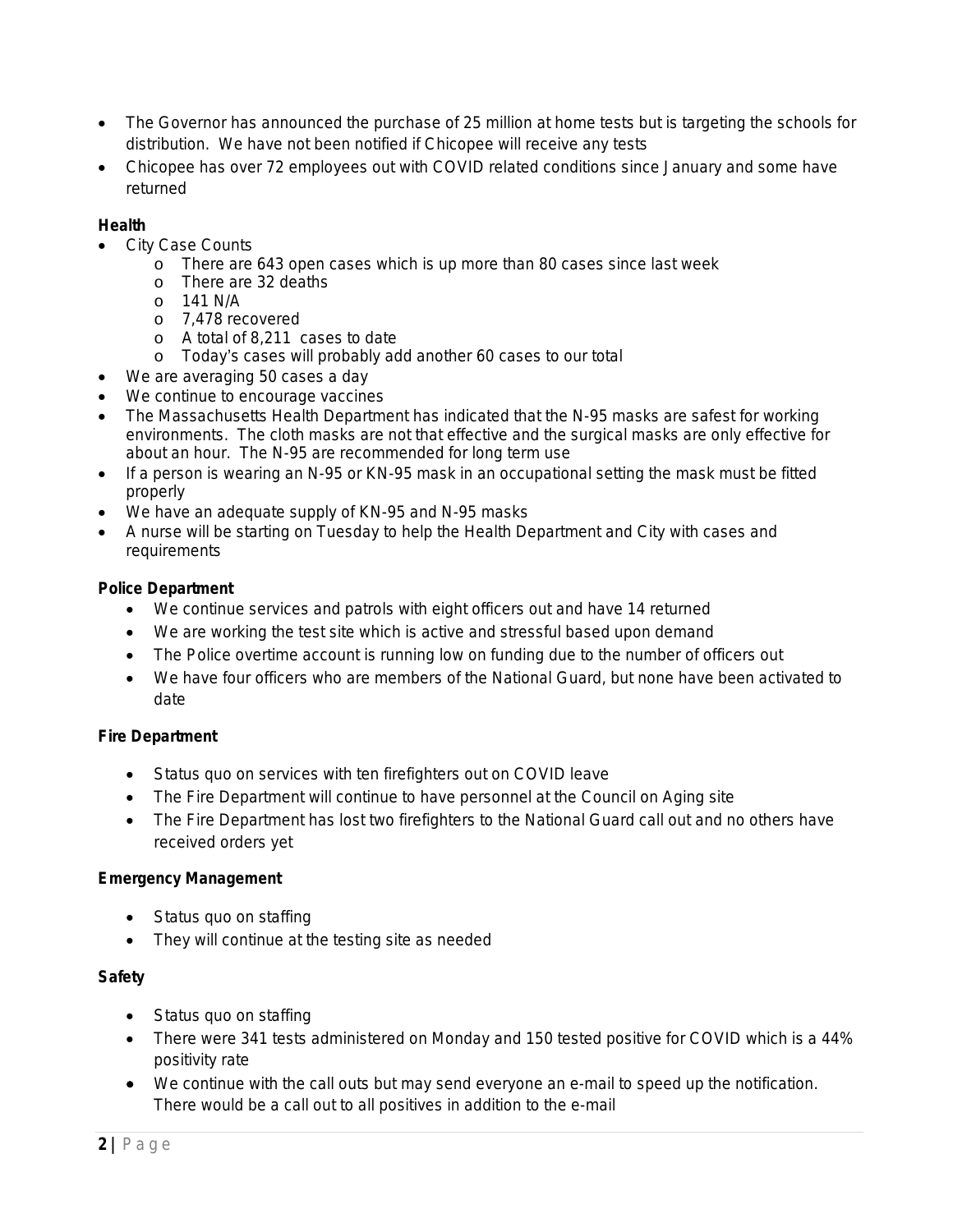- For testing on Tuesday we had closed due to the weather and lack of a way to keep testers from getting frostbite in the rubber gloves and surgical gowns
- As of 10:00 am today we had 201 tests administered and were on track for a record number of tests administered
- The message board was moved to Oak Street to inform those being tested to be ready with paperwork to speed testing
- We have ordered supplies, test kits, swabs, tubes, labels, and tissues which should be arriving this week
- We should be ready for Tuesday with the Monday holiday

# **DPW**

- We are managing to be status quo on services, but are down seven employees due to COVID. We had been lucky with staffing but Omicron is hurting our staffing abilities
- The Waste Water Treatment Facility is especially hard hit and we are making due with our staff

# **COA**

- Status Quo on staffing and services with everyone reporting to work
- They continue to have good attendance at programs and meals
- There is concern with six neighboring Senior Centers having closed, but so far we have not seen an influx of visitors to the Center
- The vaccination clinic had to turn away several individuals as we ran out of doses. The clinic administered 180 doses to both adults and children
- We are looking at scheduling another clinic in two weeks and have a clinic already schedule for February

## **Human Resources**

- **Status Quo on services**
- An update to the mask mandate and COVID leave forms were emailed to all employees as a reminder
- The importance of mask wearing was emphasized

## **Library**

- Full staffing and services but employees are getting concerned about COVID. We had one employee leave and another ask for vacation time with little notice
- We have three employees out with COVID
- The Library is slow after 6:00 pm and we are considering reducing hours due to staffing concerns and demand

## **Treasurer**

• Status Quo on services